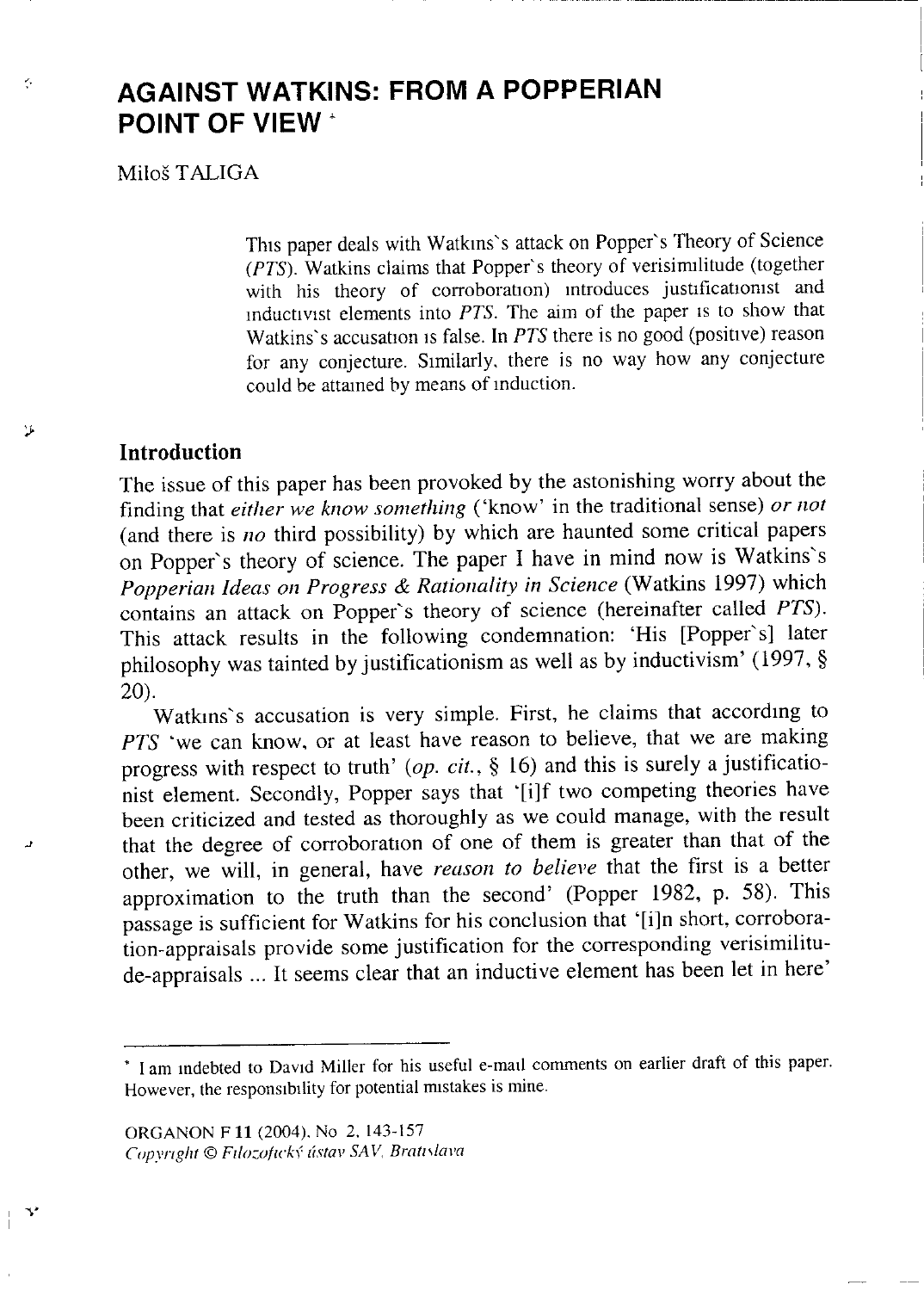(1997,  $§$  16 & 17). What can be worse for *PTS* 'whose proud claim was to have dispensed with induction'(op. cit., § 17)?

However, in this paper I will try to show that Watkins misread some Popper's texts, the one quoted above included. Although some passages from (Popper 1982) are not unambiguous, I will suggest their new interpretation and also several arguments for its defence against Watkins's interpretation. But there will be no room for its justification.

### **1. Watkins" s argument**

The structure of Watkins's argument in his (1997) is following:

- 1. in § 11 he assumes 'for argument's sake that an adequate definition  $[of]$ verisimilitude] exists'.
- 2. in  $§$  15 he reminds that Popperian corroboration-appraisals are 'analytic' and that critics of *PTS* have often asked 'why the best corroborated theory is the best theory'?
- 3. in § 16 Watkins says bluntly that 'he [Popper] used it [his theory of verisimilitude] to turn what many saw as a pessimistic philosophy, in which the truth is permanently hidden, into an optimistic philosophy in which we can know, or at least have reason to believe, that we are making progress with respect to truth' because 'corroboration ... though not a measure, is an *indicator* of verisimilitude'. Then, only few lines later, Watkins quotes the passage from (Popper 1982, p. 58) and pronounces the previously mentioned conclusion (see the second paragraph of this paper).
- 4. in § 17 Watkins accuses *PTS* of inductivism because it enables us to 'proceed from evidence as to how [one theory]  $T_l$  and [another theory] *T<sup>2</sup>* have performed under test in the past via a corroboration-appraisals to a verisimilitude-appraisals and thence to a conclusion about their relative reliability in the future'. In short, Watkins claims that there is an inductive inference *from* the 'analytic' corroboration-appraisals *to* the 'synthetic' verisimilitude-appraisals in *PTS<sup>1</sup> .*
- 5. in § 20 Watkins asserts, with reference to (Popper 1982, p. 20), 'that by a theory being preferable to another he [Popper] meant that we have *reasons* to think it a *closer approximation to the truth*' and that these reasons are positive or justificationist. So he arrives at the

<sup>&</sup>lt;sup>1</sup> This summary of Watkins's accusation was elucidated to me by David Miller in our e-mail conversation from January 6, 2003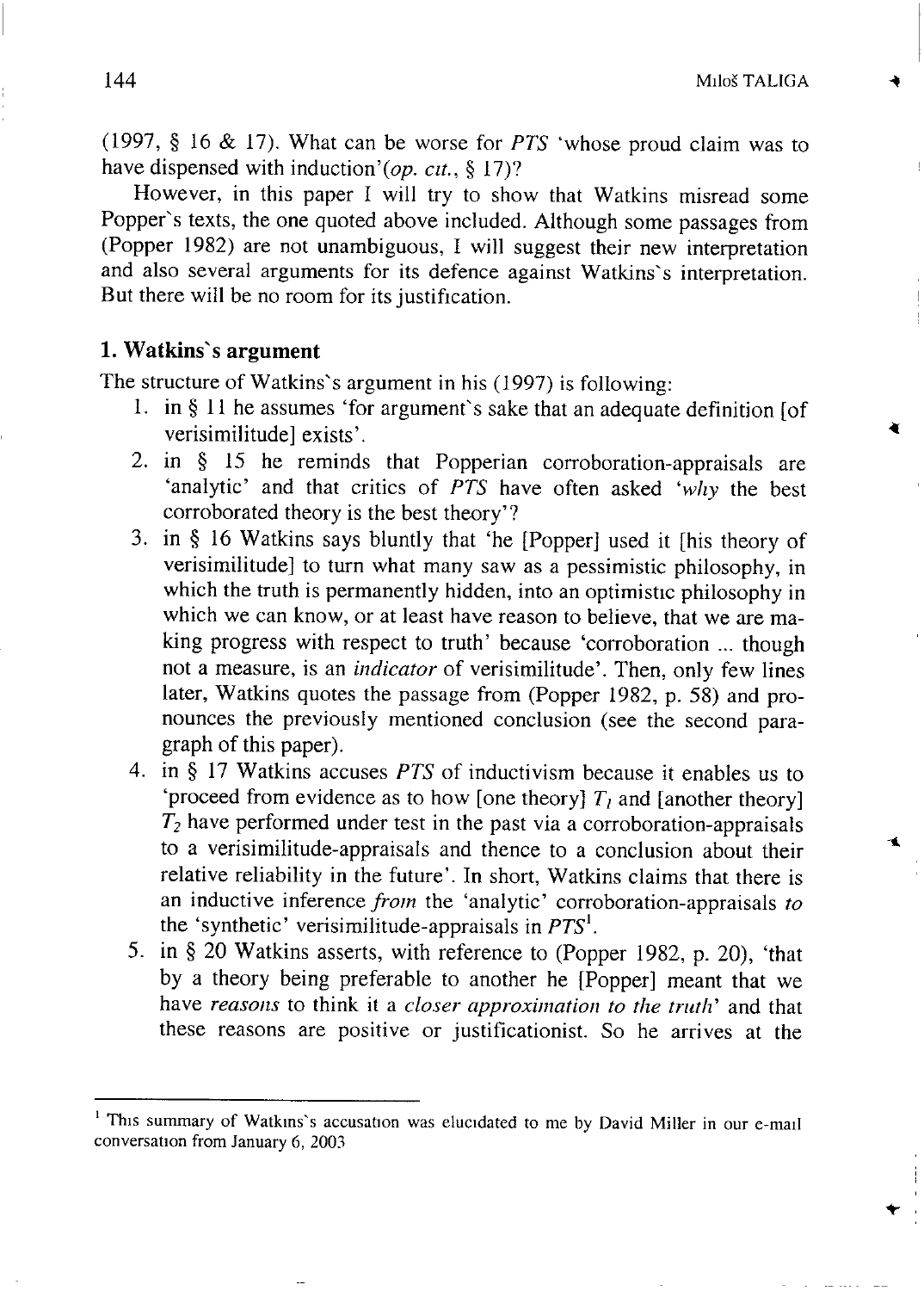÷

ı,

 $\overline{\mathbf{y}}$ 

v

condemnation of inductivism and justificationism (see the third sentence of this paper).

Watkins sums up his critique of *PTS* again in § 23 in which he says that *PTS* 'treat[s] corroborations as indicators of verisimilitude, thereby surreptitiously turning a justification for a preference for a theory into a justification of the theory' because '[o]nce it is accepted that justification allows of degrees, it seems clear that to justify a preference for a theory with respect to verisimilitude would tend to justify the theory itself' (1997,  $\S$  20). This way, Popper's answer to the question 'Why the best corroborated theory is the best theory?' (stated in (2) above) would be 'Because it is more truthlike than all the other competing theories and *we can know it*, or at least have *positive reasons* to believe that it is like that'.

But the truth is that, according to Popper, we cannot know it and that we *do not even have positive reasons* to believe in it. In the following text, I will try to explain why this is so and why Watkins's accusation and codemnation are miscarriages of his justice.

### **2. The problem of rational belief**

I will begin by the frequently quoted passage from Popper's (1982, p. 58) (see the introduction) where he talks about our 'reason to believe'. This passage should be read in the whole context of *the subsection II* (*op. cit., pp. 56-62*) which is, as Popper reminds us, devoted to the problem of rational belief  $(\rho p)$ . *cit.*, p. 56). There is an important Popper's emphasis: 'My view that it [i.e. the problem of rational belief] is less fundamental and interesting than the first [i.e. so called Russell's challenge<sup>2</sup>] is ... due to the fact that no really new ideas are needed to meet it' (op. cit., p. 57). So one should read *the subsection*  $II$  in a close connection with *the subsection*  $I$  (which is devoted to the first problem) if not in the whole context of *the chapter* I which is devoted to the problem of induction in general. Only this way one can understand why 'no new ideas are needed to meet' the original problem. This is what Watkins omits and what leads him astray. Because at the end of *the subsection I (op. cit.,* p.56) Popper says: 'Only after questions about the explanatory value and testability of the two theories have been resolved may we say of them whether they are really competing with each other and whether they can be subjected to crucial observational tests which may decide against one of them

<sup>&</sup>lt;sup>2</sup> 'Russel's challenge . . may be formulated as the question *'What is the difference between the lunatic and the scientist<sup>7</sup> ''(Popper* 1982, p 53) *See op at*, pp. 53 - 56 for details.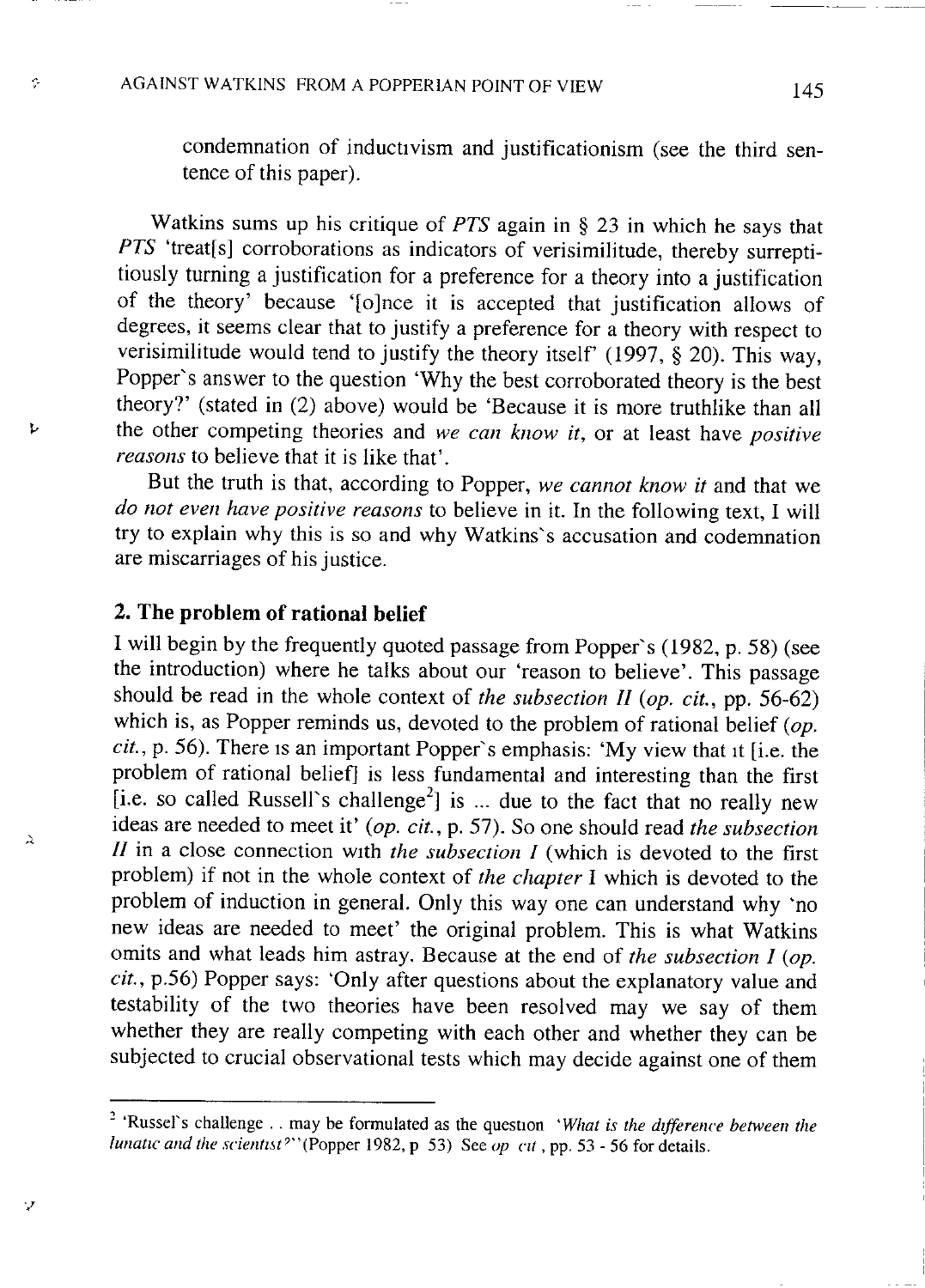Ă

and thereby show that the other is 'better'. In this way we may in the end come to say ... that we have a theory which, according to the present state of our critical discussion, including observational tests, appears to come nearer to the truth than all the others considered'. If we keep in mind these words, we can proceed to *the subsection II*, that is to the original problem, the problem of rational belief.

### **3. Reasonable preference**

In *the subsection II* Popper says straightforwardly that 'the object of our 'rational belief' is ... not the truth, but ... *the truthlikeness* (or 'verisimilitude') of the theories of science' (Popper 1982, p. 57). And he claims that 'it is ... possible to say of a theory not yet corroborated that it is *potentially* better than another; that is to say, that *it would be reasonable to accept it as a better approximation to the truth, provided it passes certain tests'' (op. cit.,* p. 58; the latter emphasis is mine). Now the following question arises: 'Why is it *reasonable* to accept such hypothesis tentatively<sup>3</sup> as a better approximation to the truth?' Personally, I think that the correct answer (which, in my opinion, is also that of Popper) could be: 'Because this hypothesis is better corroborated and thus it *may* have a greater truth-content and a lower falsitycontent than another competing hypothesis in this field, i.e. *it may* be closer to the truth. It *may* be so but we *cannot know* it'. This answer is in accordance with Popper's emphasis that 'a preference for a theory may be called 'reasonable' if it is arguable, and if it withstands *searching critical argument*  $-$  ingenious attempts to show that it is not true, or not nearer to the truth than its competitors. Indeed, *this is the best sense of 'reasonable' known to me' (op. cit.,* p. 59). It is also in accordance with his original text (Popper 1963, pp. 233-235) where he introduced the idea of verisimilitude. Thus it is reasonable to accept the corroborated theory *(T<sup>2</sup> )* a s a better approximation to the truth *than another theory*  $(T_i)$  *which has been refuted.* If our aim is to find the truth *man anomer theory*  $(T_f)$  which has been rejaical  $T$  on and  $t \in \mathcal{L}$  $T = \frac{1}{2}T^2 + T^2$  is a set *T*<sup>2</sup> is a set *T*<sup>2</sup>

### **4. Corroboration & preference**

At this moment, one may ask: 'All right, but what can *corroborations* do for our problem of preference?'. The answer is the same as before: 'As positive reasons or justifications, they can do *nothing*. But the corroborated theory

<sup>&</sup>lt;sup>3</sup> It may sound strange to some readers but, according to PTS, *any* acceptation of *any* hypothesis is *only tentative,* i. e hypothetical & ephemeral (or, if you like, temporary)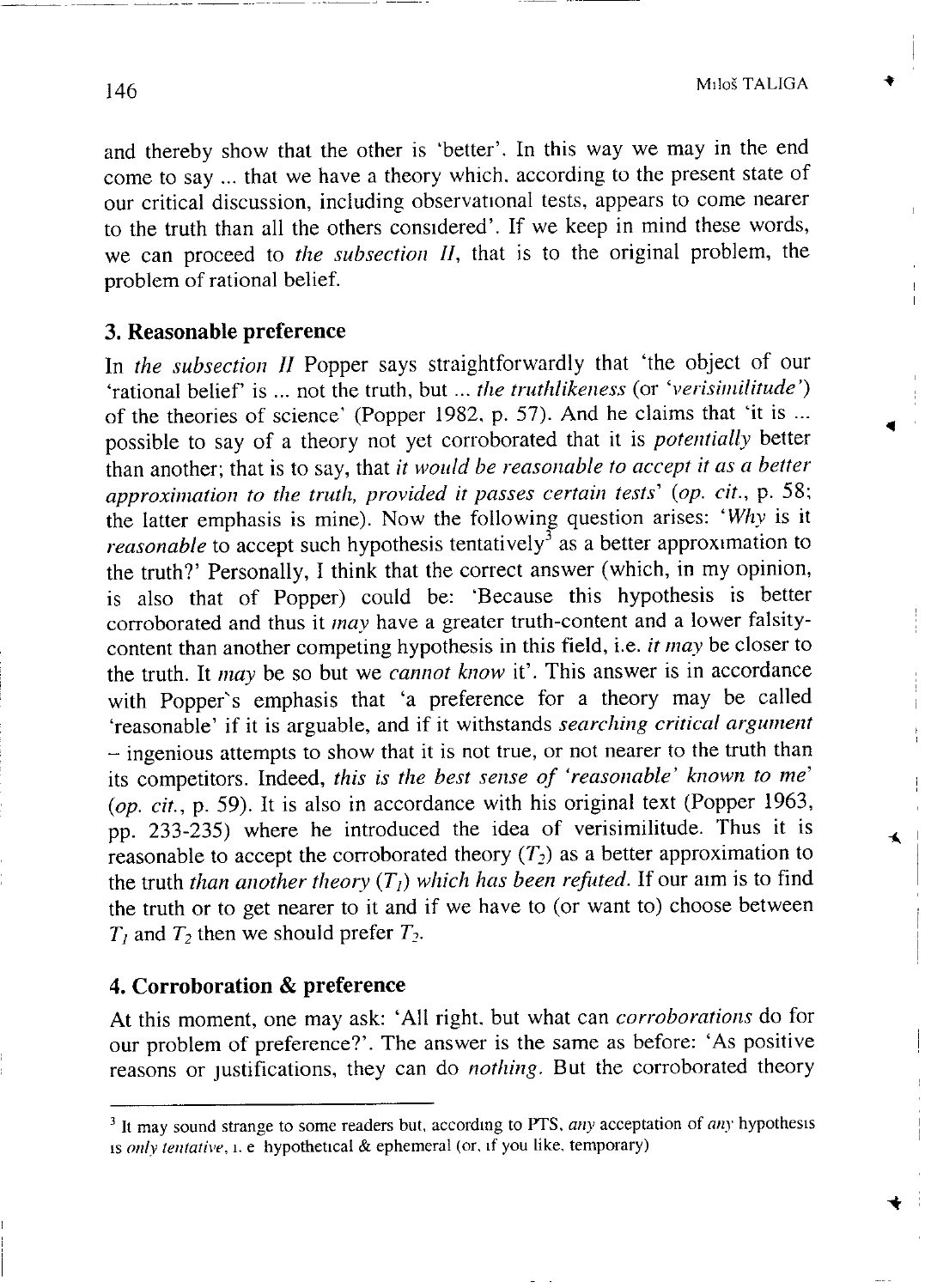A

Þ

D.

 $\ddot{\epsilon}$ 

*may be* more truthlike than the false one and it *may be* even true and that is what we want'. However, my imaginary opponent could continue by the question: But if we *cannot know* that *I*<sub>2</sub> is true or more truthlike than  $T<sub>l</sub>$  how can 'we have good reason to believe that some of our present [theories] are *more truthlike* than some alternatives' (Popper 1982, 61)?' This way, we enter an important field of our problem where, according to Popper, 'no really new ideas are needed to meet it' *(op. cit.*, p. 57). And the asnwer is really the same as before: 'We *do not know* whether  $T_2$  is more truthlike than  $T_1$  or not since our preference for  $T$ , is a victor success  $D_1/T$  and  $T_2$  and  $T_1$  or  $n$  $\frac{1}{2}$  is our 'good reason' to prefer  $T_2$  (or  $\frac{1}{2}$  may be more truthlike and  $\sum_{i=1}^{\infty}$  Now I imaging that my argument is a *reasonable* in the *T*<sub>2</sub><sup>*2</sup></sup></sup>* vith passion again: 'But what on earth are these faced wonder and ask thing what enables us to *know*?' Clearly, my opponent has been upset by the dilemma that either we can know something or not and there is no third possibility. Because *if* Popper claims that we *cannot know* that some theory is more truthlike than another, how can we have good reasons for our belief that it is so? Well, let us inquire!

These 'good reasons' are positive results of tests, i.e. positive degrees corroboration. For we consider a situation where  $T<sub>l</sub>$  has been *refuted* (i.e. its degree of corroboration is negative) and  $T_2$  *corroborated* (i.e. its degree of corroboration is positive). I can fairly limit my interest to the corroborationappraisals because the core of Watkins's accusation is that it is them what 'provide[s] some justification for the corresponding verisimilitude-appraisals'  $(1997, \S 16)$ . Anyway, I will suggest later that we have other 'good reasons', too. But now I have to resolve our dilemma.

First, we should keep in mind that the 'fact' that  $T_2$  has been corroborated means that  $T_2$  *may* be true or more truthlike than  $T_1$  *just as* it *need not* be like that (i.e. neither true nor more truthlike than  $T<sub>l</sub>$ )<sup>*A*</sup> Clearly, *if* we want to use this 'fact' as a *positive* reason which *could justify* our preference for  $T_2$  *then* this would be absurd. If someone tried *to justify* something by the declaration that it *may be* so *just as* it *need not be* so then he *would justify nothing*. Because such a declaration is *no positive reason* at all. One who sums up a serious discourse with you and your neighbour by the words: 'Maybe I'm telling you more truth than your neighbour but it need not be so' does not justify by this confession that what he has said to you earlier was, indeed,

because  $t_2$  can be refuted at any time and if it is (i.e. if it is false) then it cannot be mo truthlike than  $T<sub>I</sub>$  thanks to the logical defect of Popper's qualitative definition of verisimilitude which was discovered by David Miller and Pavel Tichy independently See (Miller 1974) and (Tichy 1974) and (Tichy 1974) for details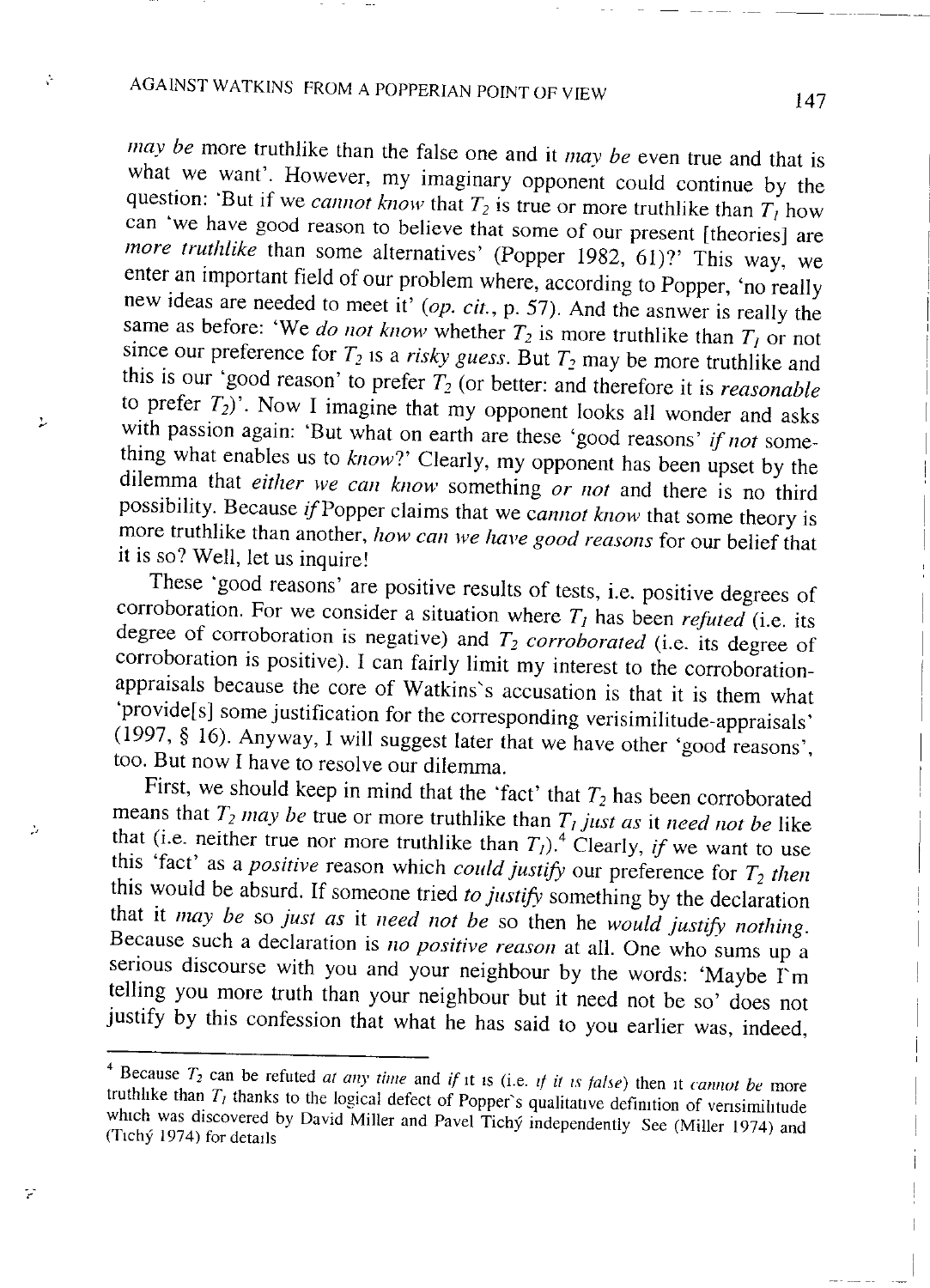more truthlike. But then: what does it mean when I say that the corroboration may be a 'good reason'?

## **5. Critical arguments vs. positive reasons**

Well, it is the time to consult *the subsection II* from (Popper 1982, pp. 56-62) again. In its end Popper says: 'We cannot justify our theories, or the belief that they are true; nor can we justify the belief that they are near to the truth. We can, however, rationally defend a preference ... for a certain theory, in the light of the present results of our discussion' (op. *cit.*, p. 61). Thus, our inquiry leads us to the question: 'How can we *rationally defend a preference* for a certain theory by 'good reasons' and what has it in common with corroboration and verisimilitude?'

However, only a negligent reader of (Popper 1982) can be startled by this question. Because Popper has already answered it *in the same chapter-,* namely in *the section 2,* on page 20. Surprisingly enough, Watkins quotes this page too (see his 1997, § 20).

I have said 'surprisingly' because he did not pay enough attention to it. If he had, he would not have brought the accusation against Popper. For, on this page, there is a crucial passage which offers an answer to our last question and which also resolves our dilemma stated in the section 4 above. Here it is: 'We can often give reasons for regarding one theory as preferable to another. They consist in pointing out that, and how, one theory has hitherto withstood criticism better than another. I will call such reasons *critical reasons,* in order to distinguish them from those *positive reasons* which are offered with the intention of *justifying* a theory ... But although critical reasons can never justify a theory, they can be used to defend (but not to *justify*) our *preference* for it: that is, our deciding to use it, rather than some, or all, of the other theories so far proposed' (Popper 1982. p. 20).

This passage will also be crucial for my defence of Popper against Watkins<sup>5</sup>. On the one hand, Watkins does not notice the distinction mention above, on the other, he informs us (in his 1997,  $\S$  20) about another distinction 'between three problems: that of adjudicating between competing scientific theories, that of justifying scientific theories, and that of showing one scientific theory to be *preferable* to another' made by Popper in his (1982, pp. 19-20). Then Watkins says that Popper's 'idea was to leave out justification and solve the problem of adjudication via the problem of preference' (1997, § 20). Now one would expect that Watkins will explain

 $<sup>5</sup>$  See also (Miller 2002, especially pp 12-13</sup>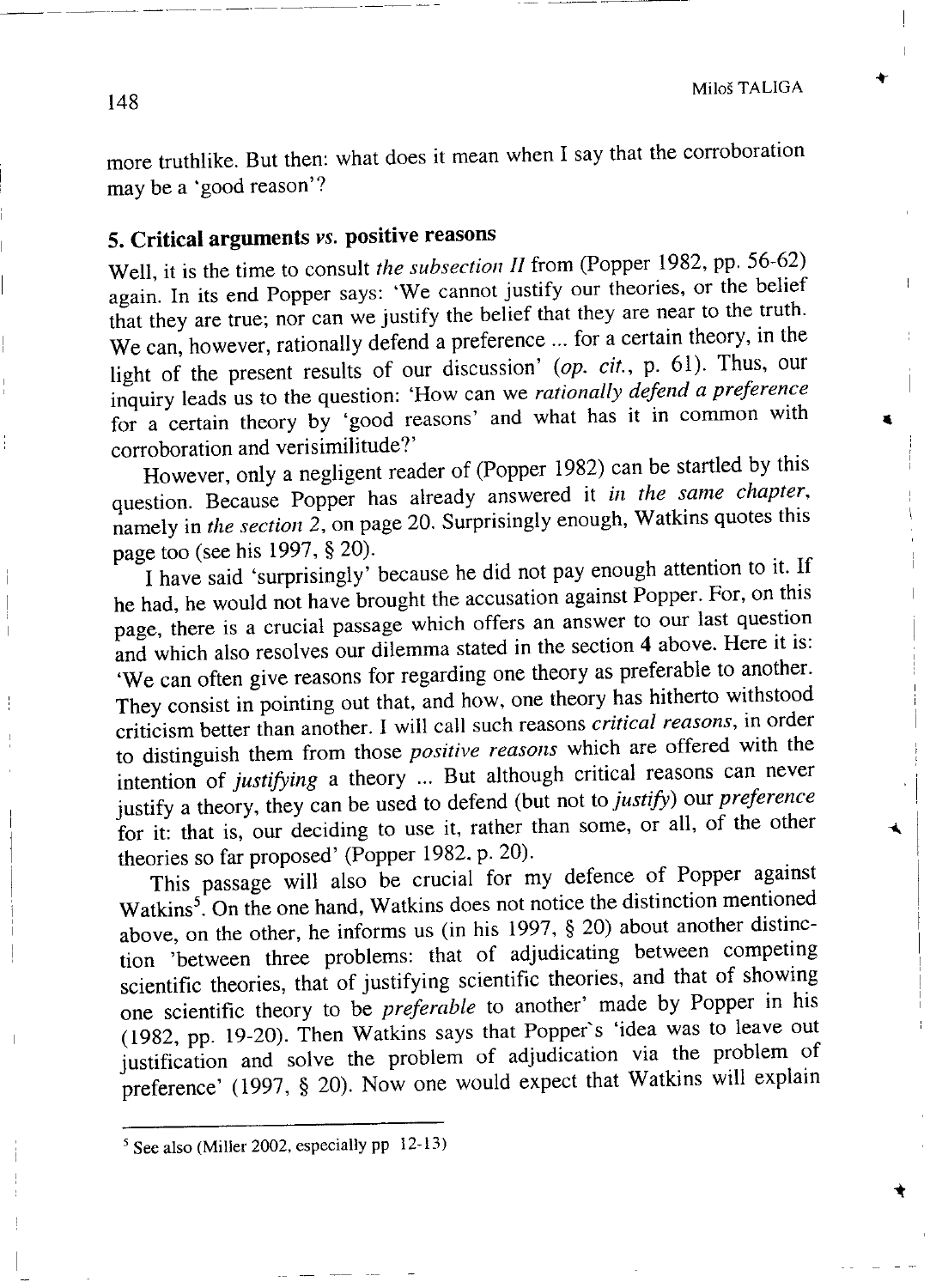# AGAINST WATKINS: FROM A POPPERIAN POINT OF VIEW 149

his great idea further and will keep in mind the crucial passage mentioned above. But instead of this, he concludes harshly that after Popper's great idea 'comes a big letdown' since Popper 'added that by a theory being preferable to another he [Popper] meant that we have *reasons* to think it a *closer approximation to the truth' (ibid.).* However, it should b e clear that the reasons which Popper has in mind are *the critical reasons* (or, better, *critical arguments*) and *not the positive* (or justificationist) *reasons*. Let me analyze this point in detail.

# **6. Corroborations** *qua* **critical arguments**

I have already said that the corroboration-appraisals of competing theories occur among our critical arguments. The problem is: 'Could we use the 'fact' that  $T_2$  has been corroborated by a certain observational test while  $T_1$  has been refuted by it as a *critical reason* for *the defence* of our idea that  $T_2$  is more truthlike than  $T_1$ ? And if we could, *in what sense* is it a 'good reason'?'

The first question can easily be answered like this: 'Of course we could because we want to prefer the more truthlike theory and whereas  $T_2$  *may be* more truthlike than  $T_l$  the contrary *does not* hold'. Note that although we can *defend* our preference in this way it is not possible to *justify* it like that (as I have tried to show above  $-$  see the last paragraph of the section 4). Once we realize that our corroboration-appraisals occur among our *critical* reasons and *not* among our *positive* reasons (which do not exist), we also realize that it is by these critical reasons we *defend* our *preference* for one of competing theories but we *do not* justify it by them. We are only explaining why we think that some hypothesis *seems to be* better than another. But if this is so, why is there *a reason to believe* that this is so? In what sense can critical reasons be called 'good reasons'?

This is the second question as posed above. No new ideas are needed to meet it again and the answer is quite simple. It is as follows: 'Our 'good reason' or 'critical reason' or 'reason to believe' that the corroborated theory  $(T_2)$  is also one which is closer to the truth than the refuted one  $(T_1)$  simply consists in the 'fact' that *if* the result of the crucial test between *T<sub>i</sub>* and  $T_2$ correct<sup>6</sup>,  $T_l$  *cannot* be closer to the truth than  $T_2$ <sup>'</sup>.

<sup>&</sup>lt;sup>6</sup> The sentence 'if the result of the crucial test. . is correct' is *not* a new idea. Because *if* we are to be able to say that a certain theory *was* corroborated or refuted by some test statement (or by the result of the crucial experiment) *then* we have to agree on the truth value of such statement *m advance.* So there is a conventionalist element from the beginning. But *no* justificationist or inductive element yet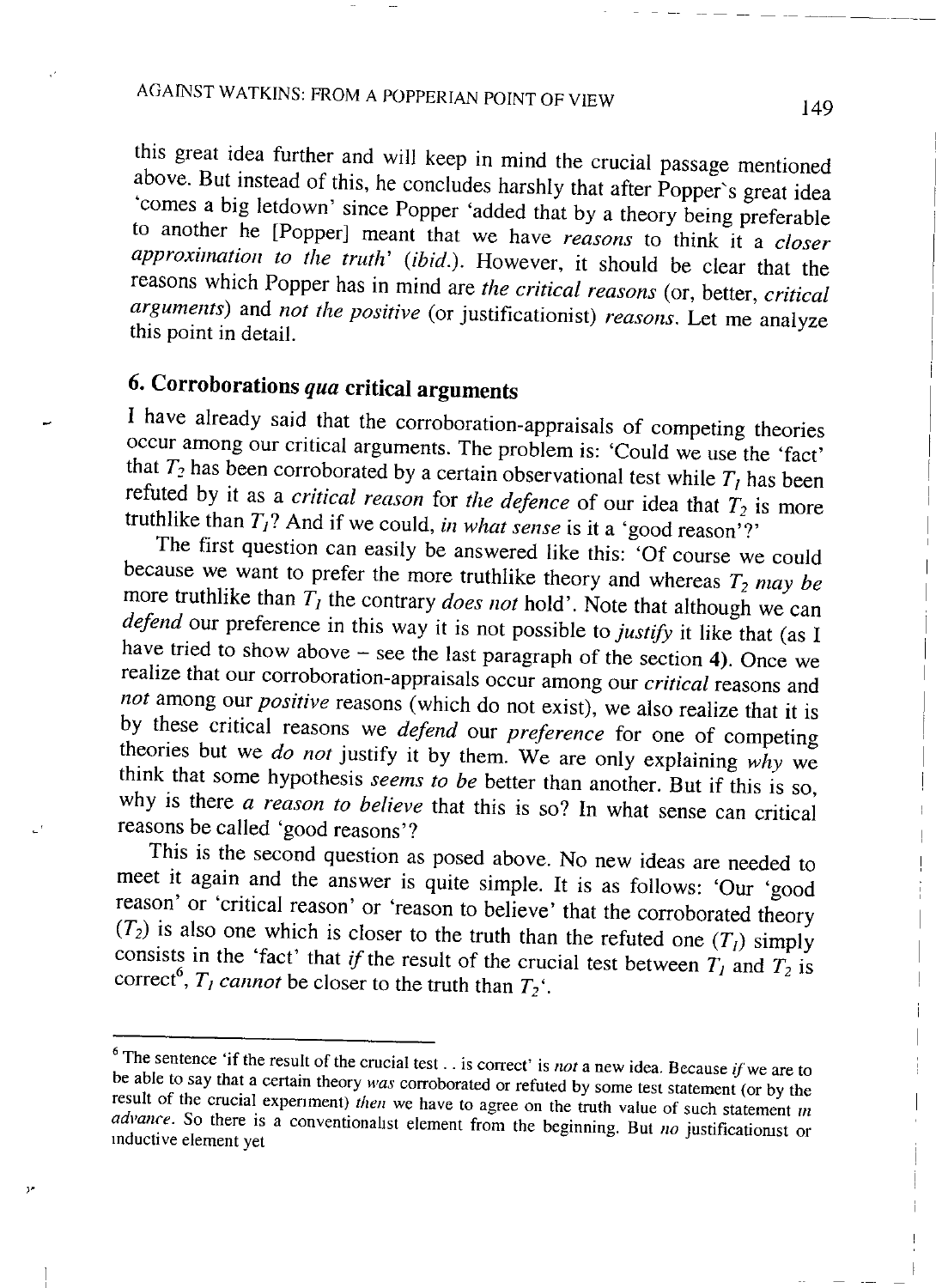### **7. Against induction**

So far I have only shown that Watkins is not right to accuse PTS of a justificationist element. I have tried to explain why there is *no room* for justification of our verisimilitude-appraisals. Now I will try to show that there is no room for induction as well.

Clearly, I can avoid induction *qua* justification because if 1 showed above that there is no room for justification of our verisimilitude-appraisals in general, then I showed that there is no room for induction *qua* justification, too But some philosophers constantly play *either* with the idea of induction *qua ampliative inference or* with the idea of induction *qua discovering proce*dure. The latter possibility is of *no* interest for our issue here because it would be absurd to claim that Popper has, *in fact*, discovered his theory of verisimilitude thanks to (for example) his theory of corroboration. We should already know from his paper introducing verisimilitude (Popper 1963, chapter 10) that he 'combine[s] here the ideas of truth and of content into one  $-$  the idea of ... verisimilitude' (op.  $\dot{c}$ it., pp. 232-233). So the first possibility induction *qua* ampliative inference - is also *the last* possibility which I have  $\frac{1}{2}$  induction quantum the intervals in  $\frac{1}{2}$  watkins's accusation. And his (19) really contains some paragraphs (namely  $\S$  17 & 20) indicating that he occasionally belonged to the first group of players just mentioned.

It is especially § 17 which is forged a little better so I will need some more space to melt it. Watkins 'consider[s] the following scenario' (1997, § 17) which I will abridge. One theory  $(T<sub>l</sub>)$  entails a prediction which is in conflict with a competing prediction entailed by another theory  $(T_2)$ . These predictions were not tested yet but  $T<sub>l</sub>$  and  $T<sub>2</sub>$  have been tested in other places and  $T_2$  was better corroborated than  $T_1$ , which gives us a reason to believe (as Popper says) that  $T_2$  is nearer to the truth than  $T_1$ . But if this is so then (according to Watkins) 'we surely have some reason' to prefer the so far *untested* prediction of  $T_2$ . And this is, of course, an inductive inference. Moreover, Watkins says that the prediction of  $T_2$  is 'worthy of being relied upon' (op. cit., § 17). But note that there is no horse in *PTS* which could fit this shoe. Popper says right away: 'My refusal to bet on the survival of a well corroborated theory shows that I do not draw any inductive conclusion from past survival to future survival' (Popper 1982, p. 65). So what reason could *we have* to prefer (or rely upon) *the so far untested* prediction as Watkins persuades us? Surely we have *no* such reason and this is a straightforward consequence of the fact that, according to PTS, we only appraise in our consequence of the fact that, according t o *PTS*, w e only appraise in our critical discussions *the past performance* of competing theories as stated in  $\frac{1}{1}$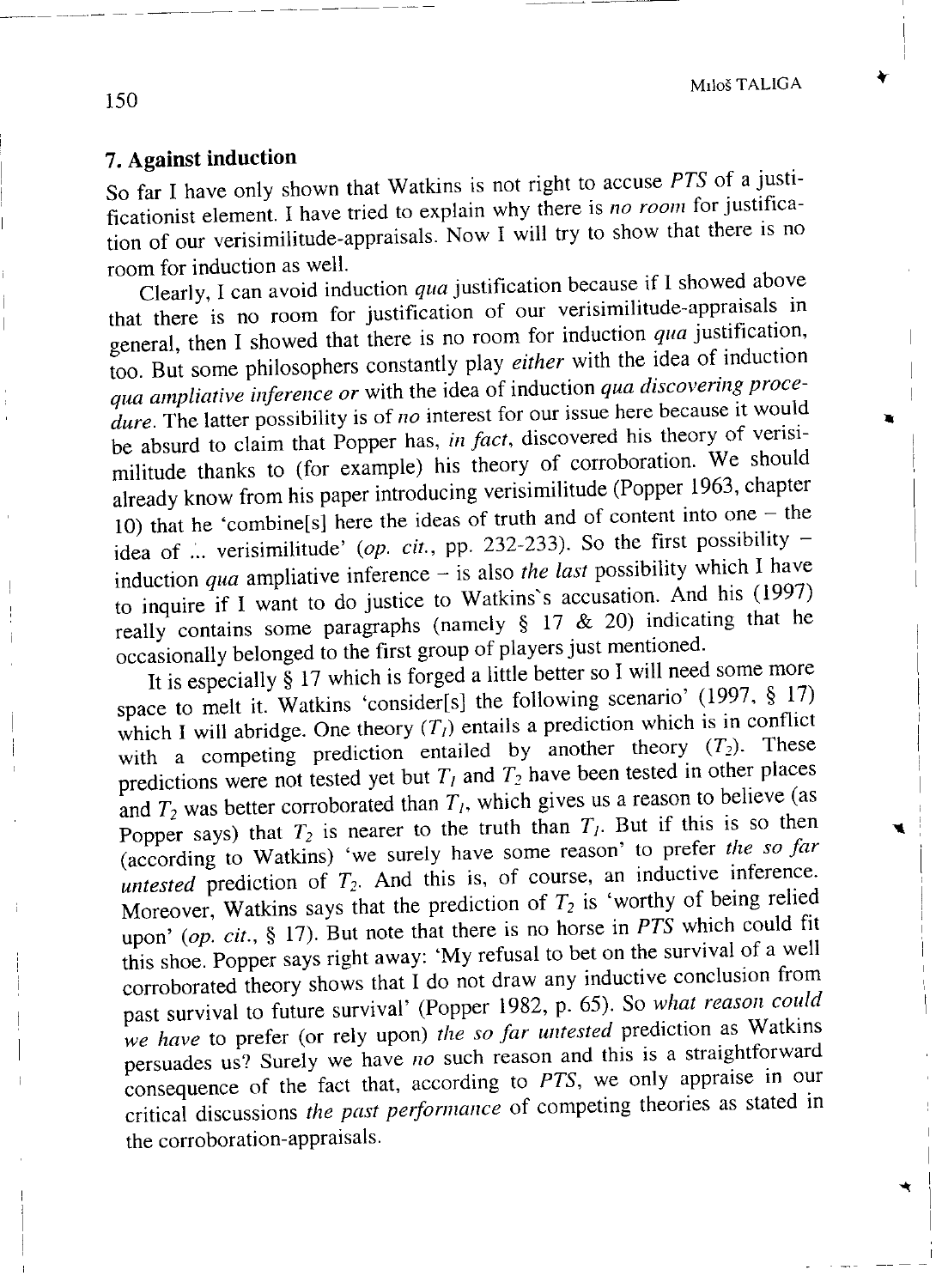#### AGAINST WATKINS. FROM A POPPERIAN POINT OF VIEW 151

 $\boldsymbol{t}$ 

×.

t.

What leads Watkins astray seems to be tolerably clear. It is his belief that 'corroboration-appraisals provide some justification for the corresponding verisimilitude-appraisals' (1997, the end of § 16). Because *if it could be so then* we 'surely would have some reason' to prefer the so far untested prediction of  $T_2$ . But, as we have seen, *it cannot be so*. Moreover, we are not moving from the corroboration-appraisals *to* the corresponding verisimilitude-appraisals as Watkins suggests. Thus, the second *Watkins"s mistake* consists in his opinion that *there is an ampliative inductive inference from* corroboration *to* verisimilitude in PTS<sup>7</sup> Watkins's mistaken conclusions. One of them is that  $PTS$  enables us to proceed from evidence about past instances to a categorical or at least probabilistic conclusion about the next instance  $(1997, \S 17)$ . But, I stress again, there is no move from corroboration to verisimilitude which ends in 'categorical' or 'probabilistic conclusion'. Something that tells us that something else may be so just as it need not be so, cannot be an inductive inference, which shows that there is *no inference* of such kind. More exactly, something that tells us that  $T_2$  *may* be more truthlike than  $T_1$  *just as it need not be* so, *cannot the either 'probabilistic'* or 'categorical conclusion' at all. It is only only *unjustifiable guess.* And (as David Miller has put it<sup>8</sup>) 'since a conjecture is not an inference, it is neither deductive nor inductive'. This makes all the diff rence. Throw away the horse shoe and try to forge a better one!

### **8. The aim of science** *qua* **roadsign**

One important point has to be added. If we come, in the end, to *the conjecture* that the better corroborated theory *may be* also the more truthlike one and if we decide to *prefer it* then this preference will be *a result* of our critical discussion which contains not only the corroboration-appraisals but also a plenty of conventionalist elements. Our preference is *not based*, I stress again, on the (inductive) move from corroboration-appraisals to corresponding verisimilitude-appraisals as Watkins suggests (see (4) in the section 1 above). It is *not based* on anything. There are *no* grounds (or good reasons in David Miller's terminology - see his 1994, chapter 3) for it. It is only our *risky preference* because 'every choice remains a risky guess ... most worthy of *further critical discussion* (rather than of *acceptance*)' as Popper reminds us in his paper introducing verisimilitude (1963, p. 218, footnote 3). Moreover, it is *a result of our critical discussion which is synthetic* (Popper 1972, p. 84) and

<sup>7</sup> This mistake accompanies Watkms since his (1984, pp. 283-288).

<sup>8</sup> E-mail communication with D. Miller from May 14, 2003.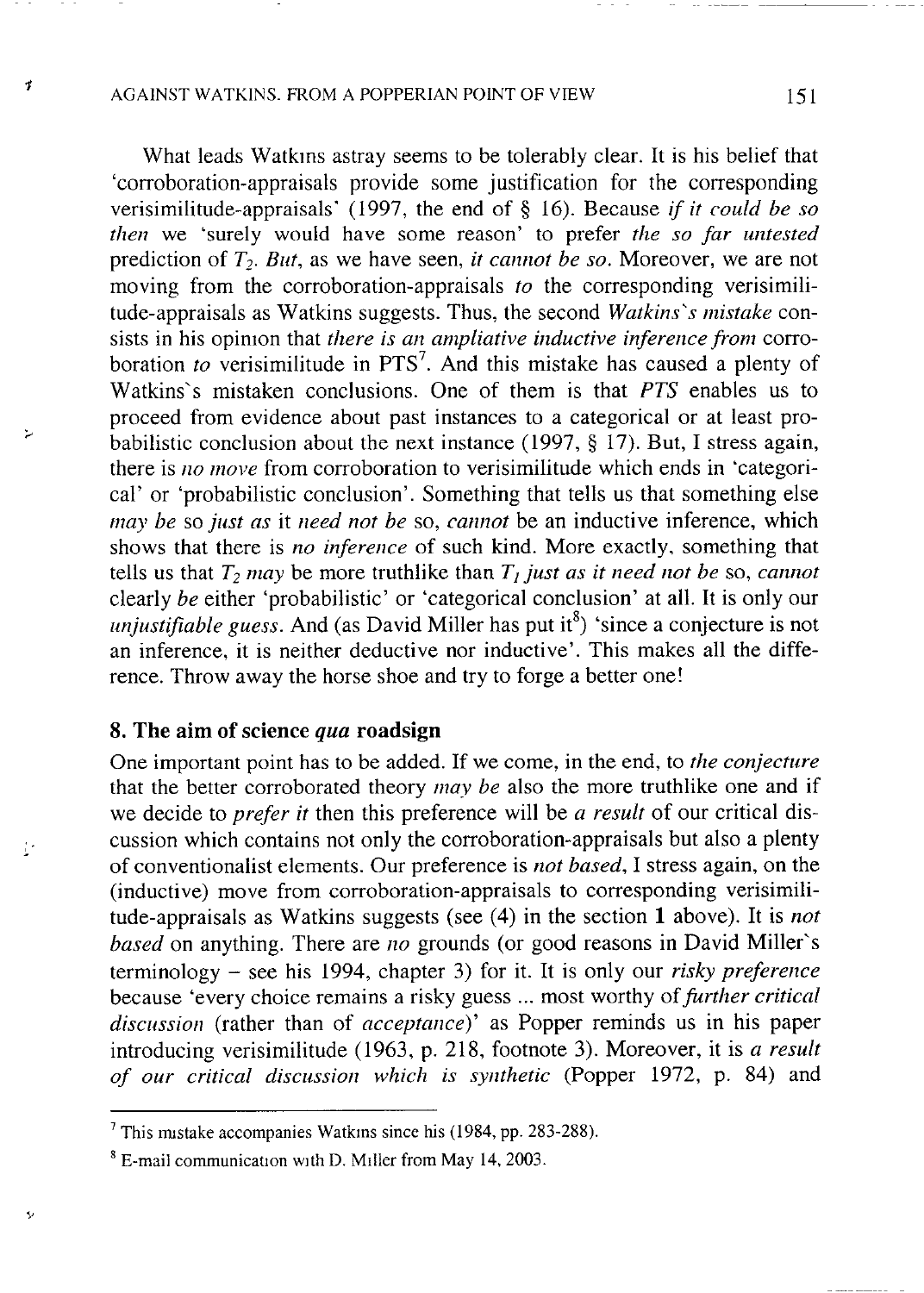therefore *there seems to be indeed no room* for the inductive move from 'analytic' corroboration-appraisals to 'synthetic' verisimilitude-appraisals as Watkins suggests (see (4) in the section 1 above).

But if our choice for the better corroborated theory is *not* caused by any inductive inference what are our motives for it then? Well, these motives are determined by our *aim* and our aim is to find the truth or at least to get nearer to it.

I think that this is the right time to say a few words about the aim of science in general. Because, as I will argue, Watkins arrives at his accusation against *PTS* also thanks to his conception of the aim of science, different from that of Popper. In (1997,  $\S$  13) he says that '[i]f one is to aim at X, and pursue one's aim rationally, one needs to be able to monitor the success or failure of one's attempts to achieve  $X'$ . Then he considers 'a simplified version of what, for us, would be a paradigm of scientific progress' and it consists in succession of ever more corroborable and better corroborated scientific theories  $(T<sub>l</sub>)$ ,  $T_2$ , ...,  $T_n$ ). Watkins asks: 'Was science fulfilling the aim of truth in this admirable progression?' and answers: 'Not with  $T<sub>l</sub>$ , which turned out to be false, nor with *T<sup>2</sup>* which suffered the same fate. Perhaps this aim was fulfilled with  $T_3$ ? Well, we may learn that it was not but we'll never learn that it was' *(ibid.).* I guess that this last Watkins's sentence unveils what his worry was really about. It was Popper's opinion that *we cannot know that our aim was fulfilled* what makes Watkins so uneasy<sup>9</sup>. But there is really *nothing* to wo about. Because, according to *PTS*, we *are able* to monitor our *failure* to achieve the truth or to get nearer to it<sup>10</sup>. Surely, there is *no room* for knowledge that we have been (or are or will be) successful.

So *if* Watkins worried about our *inability* to monitor *the success* of achieving our aim *then* it is comprehensible enough that he longed for *positive reasons* which would *enable* us to know that our aim has been *fulfilled*. But, I stress, there is *no* need for such longing in *PTS*. Because *if* we refute one theory (say  $T_2$ ) *then* we show that it *cannot* be nearer to the truth than another theory (say  $T_i$ ). However, as I have already said in the footnotes  $4 \& 10$ , this nice feature of Popper's definition of verisimilitude is only due to its logical defect. So we should offer a new adequate definition of verisimili-

 $9$  Note that a similar (if not the same) circumstance – namely our inability to connect the method of science with its success - makes Lakatos uneasy too - see his (1974, especially pp. 245 & 253-256).

 $10$  I have to admit that the latter of these abilities is only due to a logical deffect of Popper's qualitative definition of verisimilitude as reported in the footnote 4 above. For this point see also (Miller 2003a, p 5) and the following text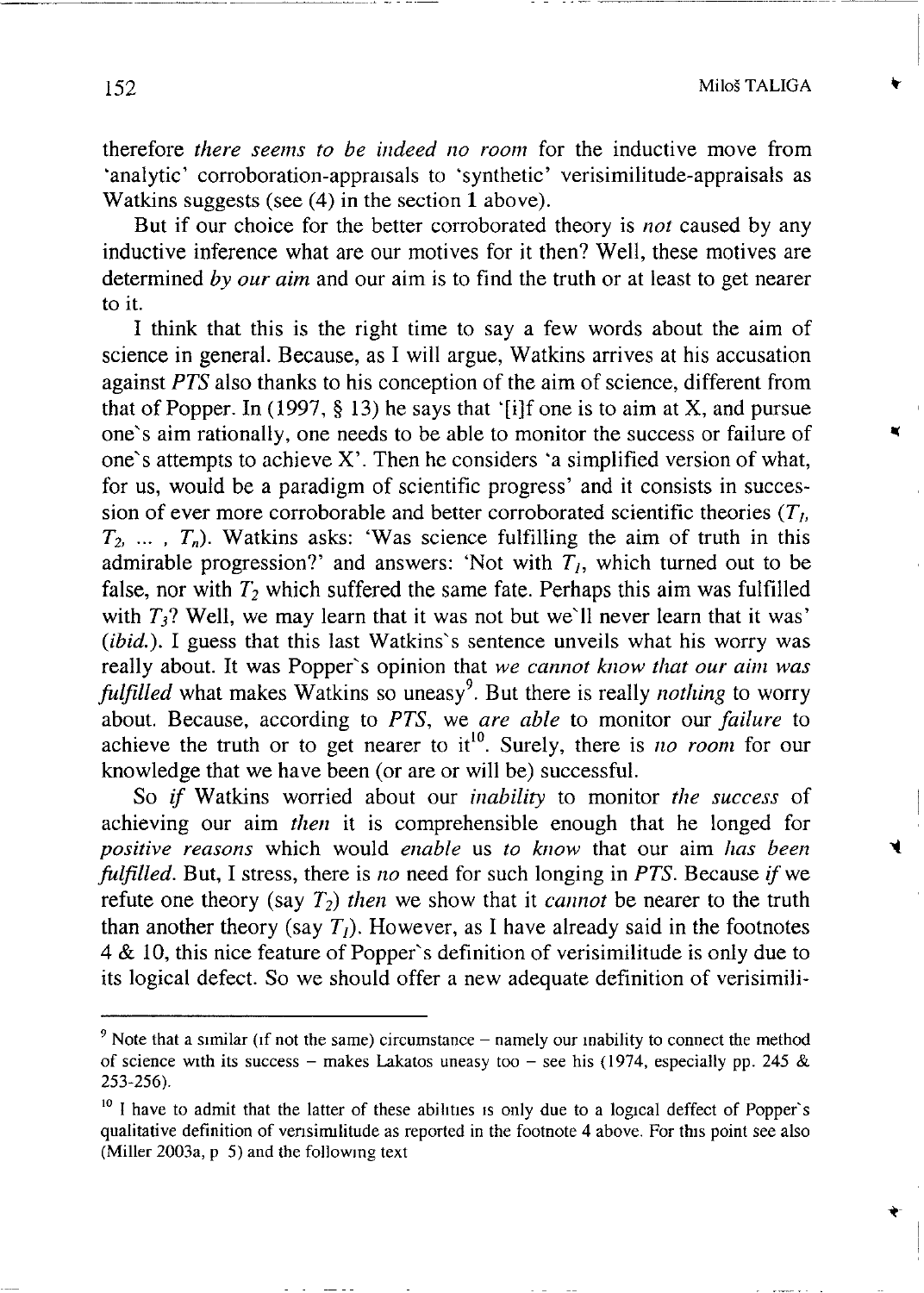#### AGAINST WATKINS FROM A POPPERIAN POINT OF VIEW 153

tude which would enable us to pronounce *falsifiable* verisimilitude-appraisals o f scientific theories. If there was such a definition, *our preference for high verisimilitude would lead us to prefer a theory whose claim to be more truthlike than its competitors is untouched by refutation.* Clearly, no inductive element 'has been let in here' <sup>11</sup> as Watkins suggests (1997, § 17

### **9. Summary**

Ą

ţ,

Þ

Now I will try to sum up my point of view. Our conjecture that  $T_2$  is m truthlike than  $T_i$  is is an *unjustifiable* guess. It is *a result* of our critical discussion and of our preference for high verisimilitude<sup>12</sup>. If we limit our attention to a case in which one theory  $T_l$  is refuted by some crucial observational test while the second theory  $T_2$  is corroborated by it (as Popper requires – see the citation from (Popper 1982, p. 56) stated in the section  $2$ above), our critical discussion (which is synthetic and which includes also our preference for high verisimilitude) will lead us to prefer  $T_2$ . But *if* we limit our attention to the corroboration-appraisals (or the results of our crucial observational tests) only, as Watkins does in his (1997), they *cannot* give us *positive* advice. As David Miller puts it: 'All that may be derived from the empirical report that  $T_l$  is refuted and  $T_2$  is not refuted (together with a statement of our preference for truth over falsehood) is not that  $T_2$  should be preferred to  $T_i$  but that  $T_i$  *should not be preferred to*  $T_i$ . No attempt to justify *this latter claim is made, but manifestly no justification is needed. Anyone* who denies it exposes himself at once to deadly criticism' (Miller 2002, p.13). I would like to add that if an adequate definition of verisimilitude existed, as Watkins assumes (1997,  $\S$  11), then the same would hold.

Our choice to prefer the unrefuted  $T_2$  is *reasonable* because such a theory *may be* still more truthlike than the refuted  $T_I$  although it *need not be* so. think that it is one of several cases in which something *may be* such and such *just as* it *need not be* like that. And it is clear that such cases *cannot be* used as *positive* reasons<sup>13</sup> but they *can be* used very easily as *critical* reasons ( Popper's sense). But this means that we *can believe* that  $T_2$  is more truthlike than  $T<sub>l</sub>$  until *there is no counterexample*. Although we *cannot* justify our belief by *anything* and especially *not* by the corroboration-appraisals as Watkins suggests in his (1997, § 16), we *can defend* it by our critical reasons

<sup>&</sup>lt;sup>11</sup> For this point see also (Miller 1994, *chapter* 2.2h, pp 45-46)

<sup>1 2</sup> See also the penultimate paragraph of David Milleť s *Foreword to the Euskara Edition* of (Popper 1972), here referred as (Miller 2003b).

 $13$  As I have tried to show in the last paragraph of the section 4 above.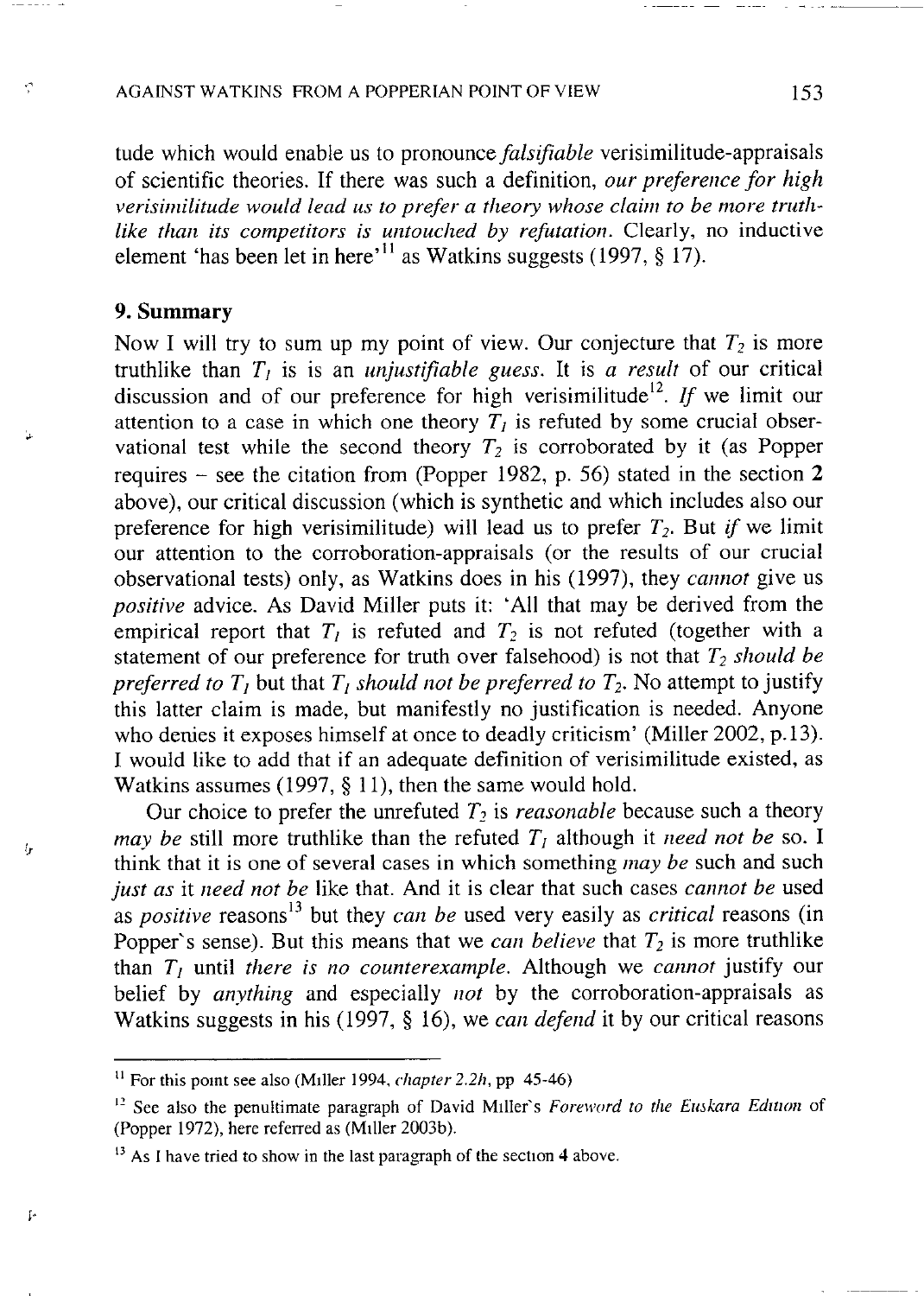(which may include the corroboration-appraisals too). For the 'fact' that the unrefuted  $T_2$  *may* indeed *be* more truthlike than the refuted  $T_j$  *just as* it *need not be* so is *no positive reason at all.*

In short, in my opinion, a more proper interpretation of the passage in which Popper talks about our 'reason to believe' (Popper 1982, p. 58) *could be* as follows:

Since there are *no* reasons against our belief (or conjecture) that the better corroborated theory is also the more truthlike one, it is reasonable to think (or we have reason to believe) that this may be so.

Or still better:

*Until there is no counterexample* to any tested conjecture, it is *reasonable* to believe that it *may be* true. And the same holds if our conjecture is that one theory is closer to the truth than all the others considered.

This interpretation is in accordance with the fact that *if* one theory  $(T<sub>l</sub>)$  is refuted by some crucial experiment while another one  $(T_2)$  is corroborated by it,  $T_2$  *may* have no falsity-content (i.e. it *may be* true), thus  $-$  *according to Popper's original definition of verisimilitude* (1963, p. 233) – it *may* indeed *be* more truthlike than  $T_i$ . And this fact is *not* in any sense a consequence of (invalid) inductive inference.

#### **10. Counterarguments to Watkins s arguments**

What remains is to offer *counterarguments* to Watkins's theses stated in (1) to (5) above. The items (1) and (2) are not important for our issue. But I have to pay attention to all the remaining items. I will begin chronologically, with the item (3).

The core of this item is the question posed earlier, namely 'Why the best corroborated theory is the best theory?' Watkins thinks that Popper's answer would be: 'Because it is more truthlike than all the others considered and we *can know it,* or at least have *positive reasons* to believe in it'. But the truth is that Popper *always* emphasized that our verisimilitude-appraisal of competing hypotheses is *only a guess*. He also insisted that we *can defend* it by the help o f corroboration-appraisals and other *critical reasons.* Butw e *cannot justify* it by them. So *if* corroboration gives us a 'reason to believe' in greater truthlikeness *then only in the sense* that if some theory (say *T<sup>2</sup> ) has stood up* tests which another theory (say  $T_l$ ) *has failed*, we can believe that  $T_2$  is also t theory which is more truthlike because it *may be* true. Thus we *can defend* 

**\***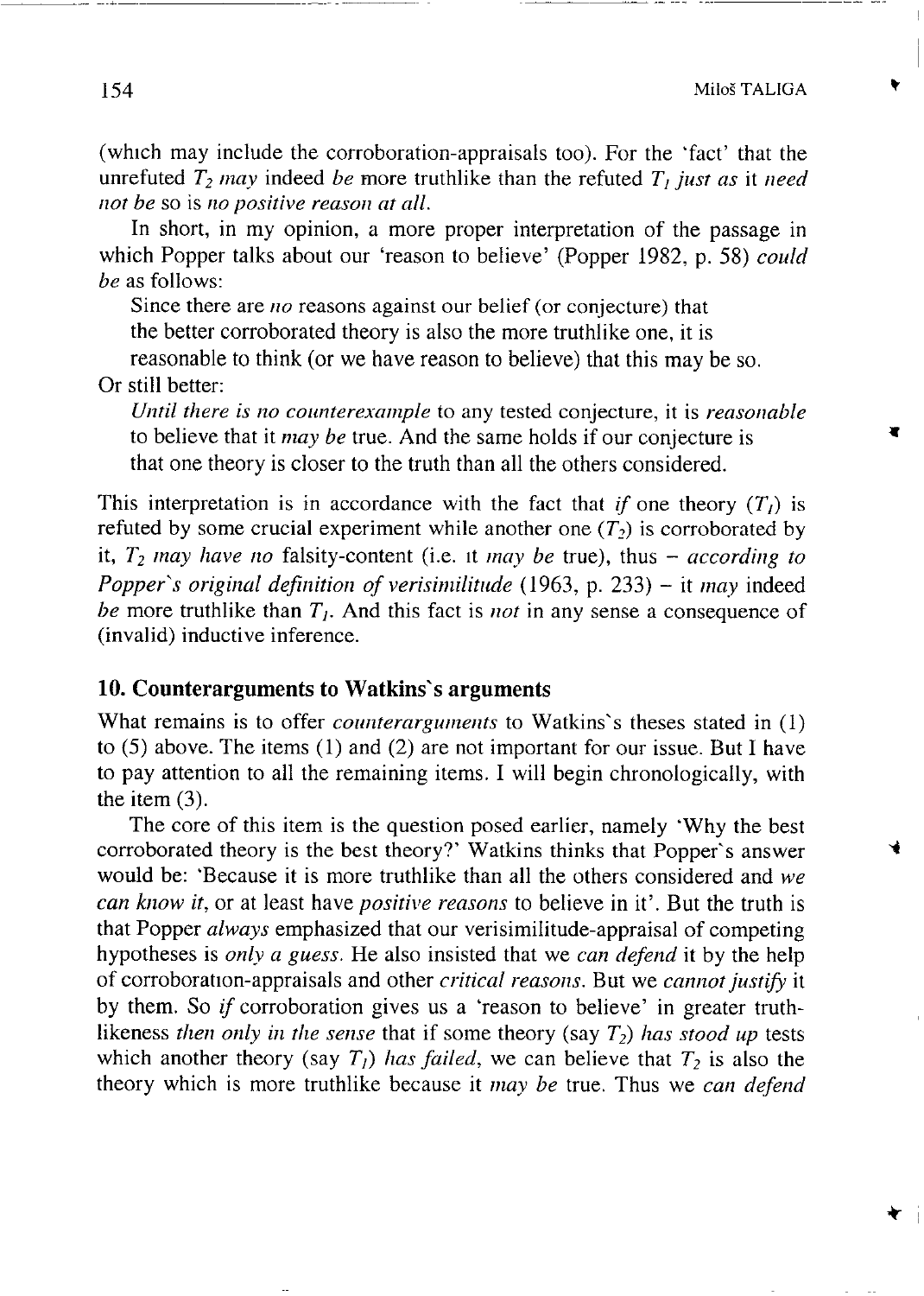### AGAINST WATKINS. FROM A POPPERIAN POINT OF VIEW 155

 $\epsilon$ 

'n.

 $\lambda$ 

V

our preference for  $T_2$  by pointing out that according to *the present state*<sup>17</sup> our critical discussion it is the very  $T_2$  which *may be* closer to the truth than  $T_1$ and *not* the other way round. And it is *just in this way* (and presumably only in this way) the corroboration could be something like an indicator of verisimilitude. This means that *corroboration* of our *new* theory indicates that it *may be* closer to the truth than *the superseded* theory *just as* it *need not be* so. But note that Watkins persuades us of something quite different. He claims that *we can know* that one theory is more truthlike than another one and it is in *this* sense the corroboration could be an indicator of verisimilitude. In short, Watkins *transforms* Popper's *critical* reasons (offered to defend but *not* to justify) to *positive* reasons (offered to *justify).* But I have to stress again that we *cannot* (and *do not*) *know* that some hypothesis is better than another one. *Either* we know something or not and there really is no third possiblity. Our *conjecture* that some hypothesis is better than another one *does not* amount to some third possibility. It amounts to our confession that *we do not know* which of competing hypotheses is the better one. So when Watkins says that 'we can know, or at least have a reason to believe' that some theory is better than another one (see (3) in the section 1 above) he *creates an illusion* that although *we cannot know* it with certainty there is a (third) possibility how *we could know it.* I have just tried to show above that *this is false.* W e can scent out this Watkins's illusion at the end of his (1997,  $§$  16) where he concludes that 'corroboration-appraisals provide some justification for the corresponding verisimilitude-appraisals<sup> $\sim$ </sup>. I have tried to show above the this is a big mistake, too.

The item (4) has been solved above, in the section 7. So I will proceed to the last item  $(5)$ . I have to add only that once we see Popper's reasons as *critical reasons* (or *critical arguments*) which can be used *to defend* but *not to justify* our preference for some theory then any plea to Popper for a whiff of inductivism (such as, for example, Lakatos`s – see his 1974, pp. 256 ff.) or fo a whiff of justificationism will lose its force and should be seen, I suggest, as a *misinterpretation* of PTS. For although Popper sometimes talked about our 'good reasons' as if a justificationist tongue grew up suddenly in his mouth, he put things right by his distinction between positive and critical reasons.

معشور والمرابي

<sup>&</sup>lt;sup>14</sup> This means, of course, (as Popper informs us) that '[t]he reasonableness of a belief, in the sense described here, changes with time and cultural tradition, and to a limited extent even with the group of people who are conducting a discussion, for new argument, new critical ideas, may alter the reasonableness of a belief It goes without saying that new experiments may do the same' (Popper 1982, p. 59)

<sup>&</sup>lt;sup>15</sup> By the way, this is the second mistake which accompanies Watkins since his (1984, p. 281)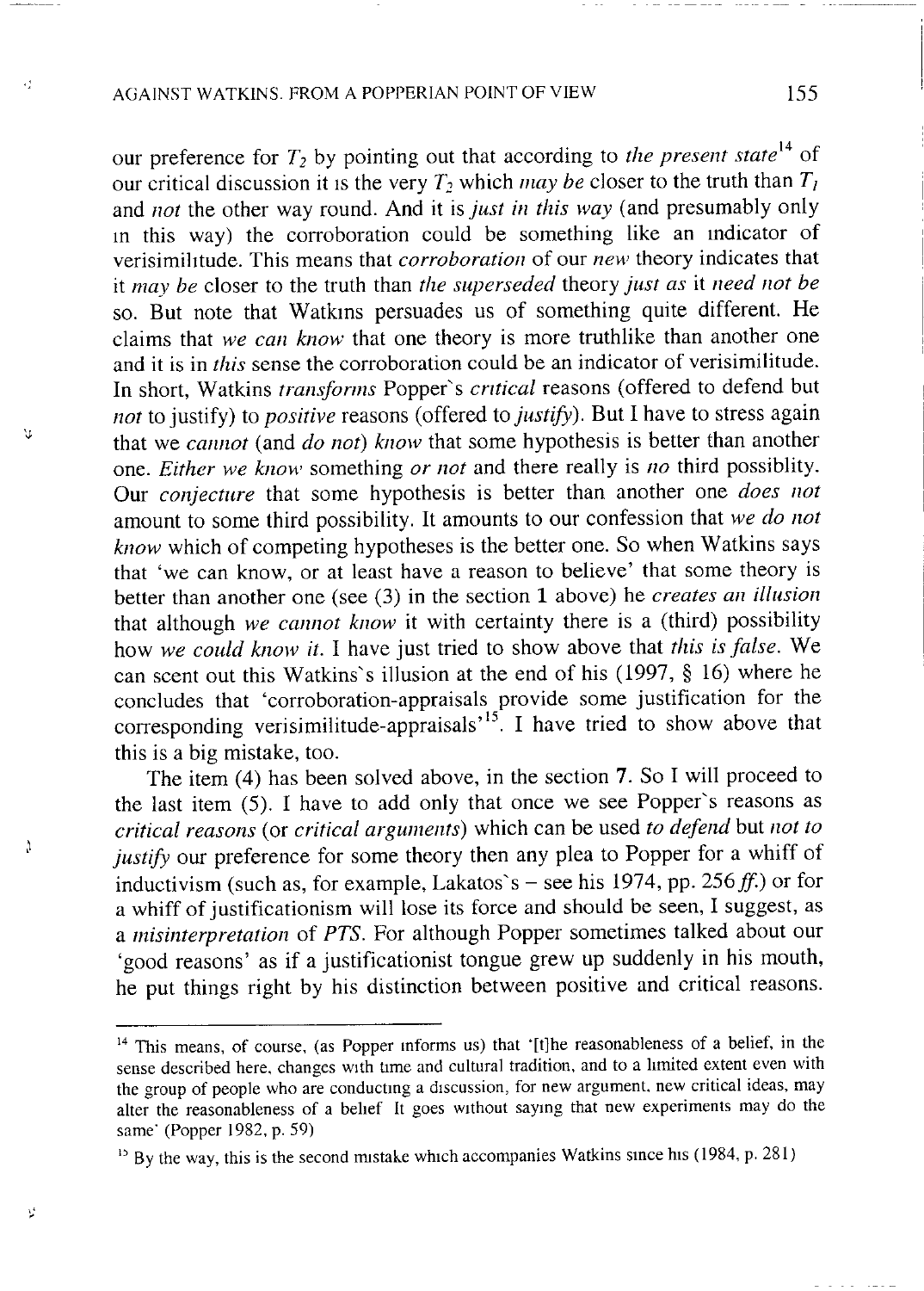This point really is of a great importance. However, some philosophers constantly misread it<sup>to</sup>. That is why I join David Miller's recommendation that 'the idea of 'a good critical reason' must be handled cautiously (though preferably not at all)' (Miller 2003a, p. 5).

#### **11. Conclusion**

I will end by few comments on the last two Watkins`s sentences of his (19! § 20). The first was quoted above and says that '[o]nce it is accepted that justification allows of degrees, it seems clear that to justify a preference for a theory with respect to verisimilitude would tend to justify the theory itself'. The second declares that the first is a reason why 'his [Popper's] later philosophy was tainted by justificationism as well as by inductivism'. While the first sentence seems to be true, the second is *clearly false* because *Popper never tried to justify anything.* And that is why Watkins's attack on *PTS* in his  $(1997)$  is completely mistaken. He misread Popperian critical reasons as non-Popperian positive reasons. In *PTS* there is *no* such reason or rule or procedure or method (or anything else) that could *guarantee us* that we will be *successful* in our searching for the true or more-truthlike theory. According to *PTS, there is no known way of achieving our aim.* If there was, there would also be an inductivist or justificationist element in *PTS*. Anyway, I have already tried to show that there is *no* such element.

The irony of fate is that Watkins's own theory of science is tainted by justificationism (although not by inductivism) and Watkins seems to be aware of it. For in  $(1997, \S 23)$  he writes about his own position that 'it justifies a preference for the better corroborated  $T_2$  over  $T_1$  on the ground that  $T_2$  is better than  $T_t$  with respect to the optimum aim of science, where the latter does not require the thus preferred theories to be certainly true, or in some sense probably true, but only possibly true in the old Popperian sense of having been severely tested and surviving so far'. And in his earlier (1984, p. 279) he stressed that we can know (in the traditional sense) that the preferred theory is also the best one of all the competing theories. But the truth is that we cannot know it. Corroboration qua justification 'makes not a jot of difference to the status of any hypothesis' (Miller 1994, p. 7)<sup>17</sup>. Thus we difference to the status of any hypothesis' (Miller 1994, p. *1)*. Thus *chances* in the field of our inquiry. At best, we can only *conjecture* that this is theories i n the field o f our inquiry. A t best, w e can only *conjecture* that this is

 $16$  See for example David Miller's comments on one such philosopher (Schurz) in his (2002, p. 13).

<sup>17</sup> As we have seen in the section **<sup>4</sup>** above (see the text to the footnote 4)